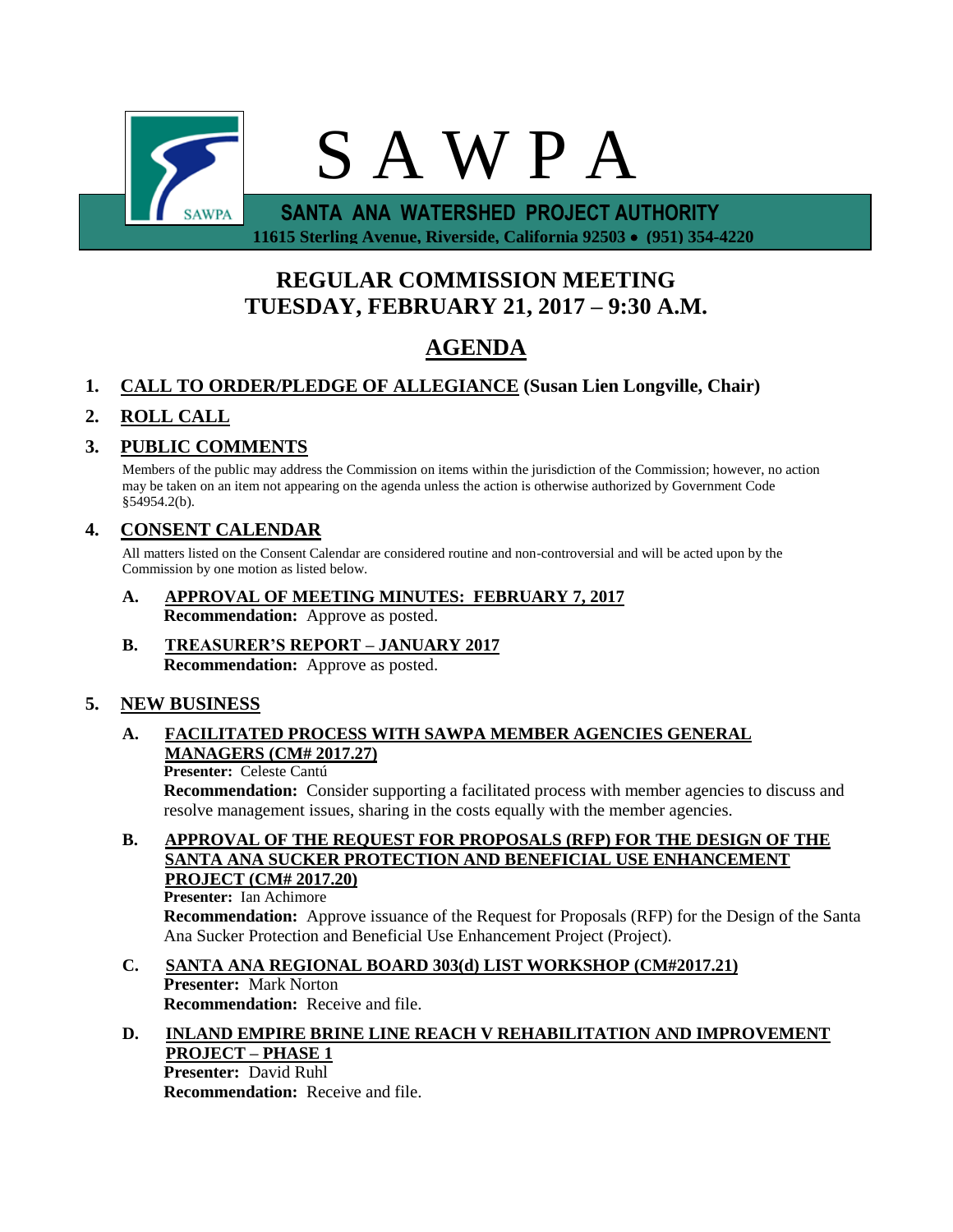### **E. PROJECT AGREEMENT 23 FIRST AMENDMENT AND RESTATEMENT (CM#2017.22)**

**Presenter:** Larry McKenney

**Recommendation:** That the Commission not approve the First Amended and Restated Project Agreement 23.

### **F. REQUEST TO CONNECT TO THE BRINE LINE – CITY OF BEAUMONT (CM#2017.26)**

**Presenter:** Rich Haller

**Recommendation:** Endorse the City of Beaumont's request to connect to the Brine Line and direct staff to request approval from OCSD in accordance with the 1996 Agreement.

### **G. NOMINATION OF MELODY A. McDONALD TO THE ACWA JPIA EXECUTIVE COMMITTEE (CM#2017.25)**

**Presenter:** Celeste Cantú

**Recommendation:** Consider adopting Resolution No. 2017-05 concurring in the nomination of Melody A. McDonald to the Executive Committee of the Association of California Water Agencies Joint Powers Insurance Authority ("ACWA JPIA").

### **6. INFORMATIONAL REPORTS**

**Recommendation:** Receive and file the following oral/written reports/updates.

- **A. CASH TRANSACTIONS REPORT – DECEMBER 2016 Presenter:** Karen Williams
- **B. INTER-FUND BORROWING – DECEMBER 2016 (CM#2017.23) Presenter:** Karen Williams
- **C. PERFORMANCE INDICATORS/FINANCIAL REPORTING – DECEMBER 2016 (CM#2017.24)**

**Presenter:** Karen Williams

### **D. SECOND QUARTER FYE 2017 EXPENSE REPORTS**

- Staff
- General Manager
- **Presenter**: Karen Williams

### **E. STATUS REPORT – 2017 OWOW CONFERENCE (May 25 | Ontario Convention Center) Presenter:** Celeste Cantú

**F. GENERAL MANAGER'S REPORT**

#### **G. SAWPA GENERAL MANAGERS MEETING NOTES**  $\bullet$  February 14, 2017

- **H. STATE LEGISLATIVE REPORT Presenter:** Celeste Cantú
- **I. CHAIR'S COMMENTS/REPORT**
- **J. COMMISSIONERS' COMMENTS**
- **K. COMMISSIONERS' REQUEST FOR FUTURE AGENDA ITEMS**